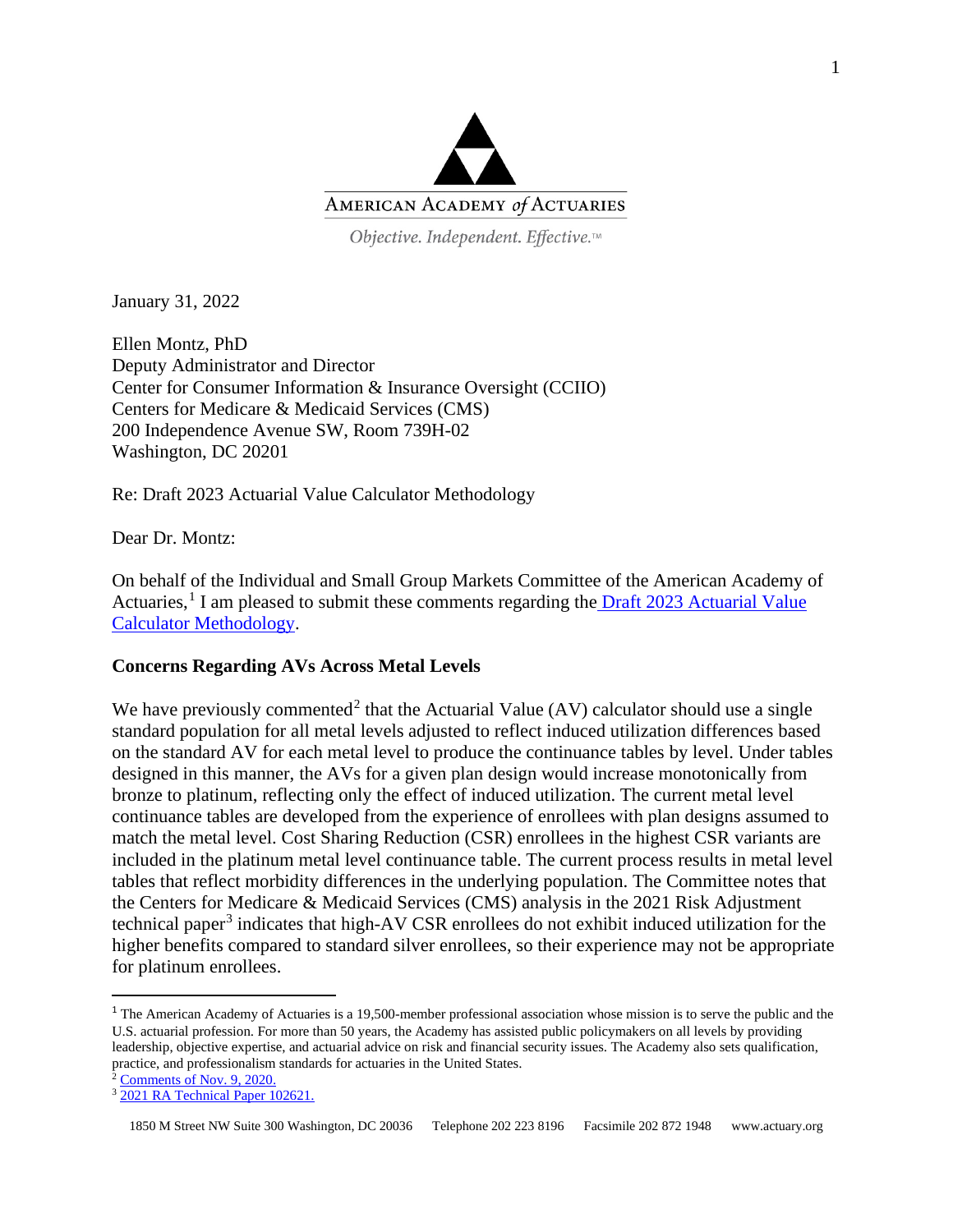The 2023 AV Calculator shows monotonically increasing AVs for a given plan design over bronze through gold, but the platinum AV is less than the gold AV. This is an improvement over the 2021 AV Calculator, which also has an inconsistency with the silver AV compared to the bronze AV. These results, illustrated in Table 1, are counterintuitive.

| <b>Plan Option</b>                                                                                       |      | <b>Bronze</b> | <b>Silver</b> | Gold   | <b>Platinum</b> |
|----------------------------------------------------------------------------------------------------------|------|---------------|---------------|--------|-----------------|
| \$8,250 Deductible<br>100% Coinsurance<br>\$8,250 MOOP*                                                  | 2020 | 59.07%        | 59.78%        | 59.96% | 60.85%          |
|                                                                                                          | 2021 | 61.94%        | 60.90%        | 63.82% | 61.31%          |
|                                                                                                          | 2023 | 61.50%        | 63.00%        | 64.87% | 63.20%          |
| \$3,000 Deductible<br>80% Coinsurance<br>\$6,000 MOOP                                                    | 2020 | 69.42%        | 70.35%        | 70.68% | 71.55%          |
|                                                                                                          | 2021 | 71.06%        | 70.87%        | 73.51% | 71.50%          |
|                                                                                                          | 2023 | 70.64%        | 72.60%        | 74.20% | 72.99%          |
| \$1,500 Deductible<br>80% Coinsurance<br>\$5,000 MOOP<br>\$25 PCP/MH/SA copay**<br>\$35 SCP copay***     | 2020 | 78.96%        | 79.43%        | 79.50% | 80.01%          |
|                                                                                                          | 2021 | 79.74%        | 79.69%        | 81.44% | 80.04%          |
|                                                                                                          | 2023 | 79.76%        | 81.26%        | 82.03% | 81.14%          |
| \$500 Deductible<br>90% Coinsurance<br>\$1,000 MOOP<br>$$2 / $5 / $25 / $100 \text{ pharmacy}$<br>copays | 2020 | 91.28%        | 91.79%        | 92.03% | 92.35%          |
|                                                                                                          | 2021 | 91.28%        | 91.69%        | 92.77% | 92.06%          |
|                                                                                                          | 2023 | 91.23%        | 92.34%        | 93.00% | 92.64%          |

| Table 1. Actuarial Values Produced by the 2020, 2021, and 2023 AV Calculators, |  |  |  |
|--------------------------------------------------------------------------------|--|--|--|
| <b>Select Plan Designs</b>                                                     |  |  |  |

\*MOOP—Maximum out-of-pocket

\*\*PCP—Primary care physician/MH—Mental Health/SA—Substance abuse

\*\*\*SCP—Specialty care physician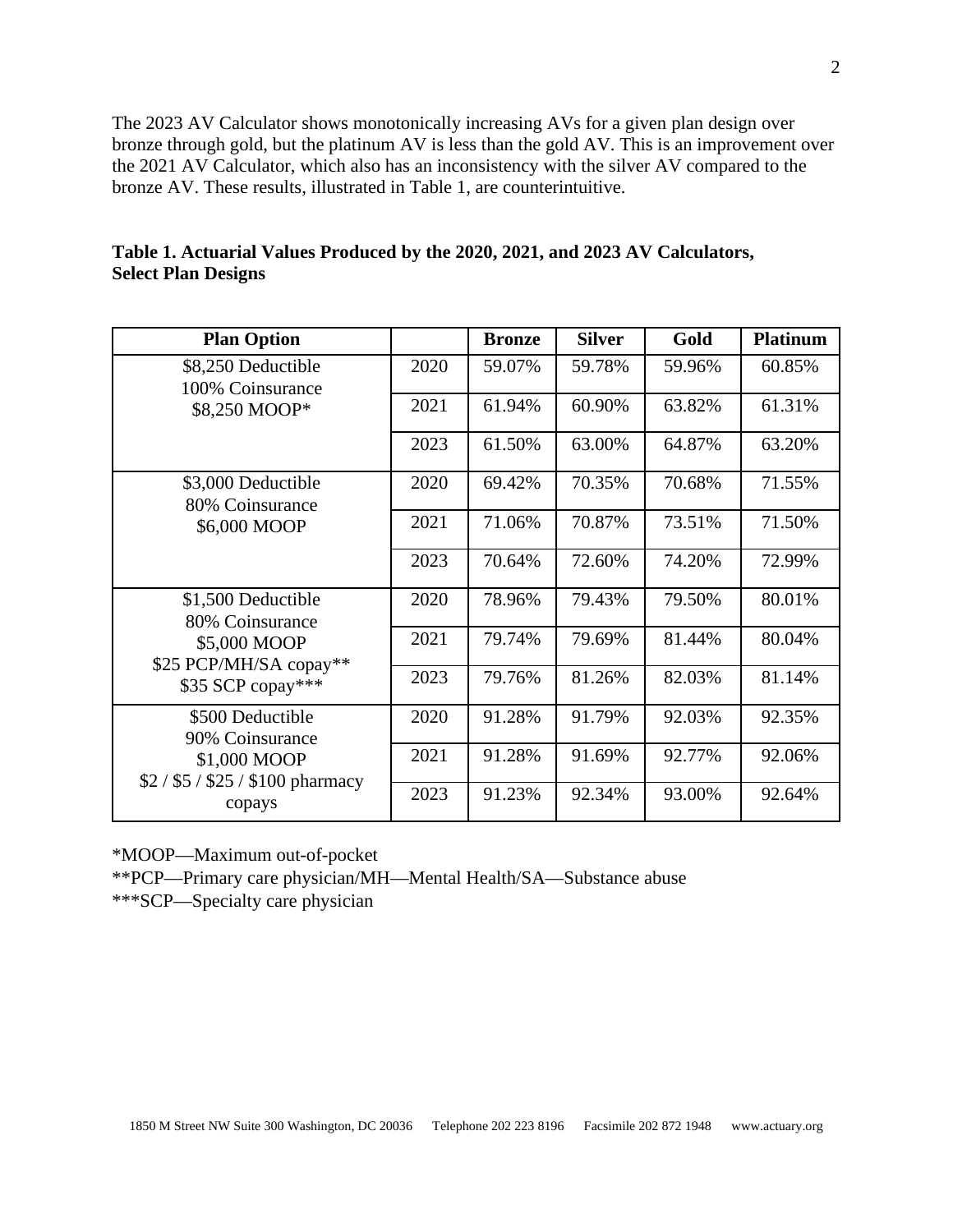The metal levels are meant to indicate the relative richness of the cost-sharing designs to help consumers make their plan choice, so we suggest that the AVs be standardized to be measured on the same standard population where only benefit richness is being measured, and not morbidity differences. The benefit richness measure is being distorted by the morbidity differences in the AV Calculator, which reduces the usefulness of the AV as a tool for helping consumers understand the relative generosity of different benefit plans. In addition, the Affordable Care Act  $(ACA)^4$  $(ACA)^4$  requires the use of a standard population and is referenced in Actuarial Standard of Practice (ASOP) No. 50.[5](#page-2-1)

The inclusion of morbidity in the continuance tables seems inconsistent with pricing requirements and risk adjustment assumptions. Issuers are required to price plans using a single risk pool, but they are not required to use the AVs produced by the AV Calculator in pricing. Instead, issuers are allowed to determine a pricing AV assuming a single risk pool. If the AV Calculator's AVs reflect morbidity differences among the populations enrolled, there may be more differences between pricing AVs and the AV Calculator's AVs, which may lead to greater premium rate differentials between carriers within a standard AV for each metal level, less distinction of plans by richness of cost sharing design, and more consumer confusion. In addition, the risk adjustment formula assumes that issuers are pricing based on the metal level AVs. As noted above, issuers use a pricing AV to price plans, but this assumption will be more accurate if the metal level AVs do not reflect morbidity differences.

Another continuing issue with AV Calculator updates is the difficulty in designing a bronze plan AV. The leanest possible ACA-compliant plan design<sup>[6](#page-2-2)</sup> produced by the 2023 AV Calculator has an actuarial value of 59.86%, which is above the lowest de minimis value of 58% for bronze. This is an improvement over the 2021 AV Calculator, where the leanest compliant plan design had an AV of 61.35% for an \$8,550 MOOP. We appreciate the change CMS made to the high outlier trimming to address the issue for the 2023 Calculator, but we expect this to be an ongoing issue. This seems to be driven at least in part by the disconnect between the claims trend applied to the AV Calculator and the use of the premium adjustment percentage (which reflects other factors and has been significantly lower than the aggregate claims trend used to update the AV Calculator in recent years).

## **Other Concerns Regarding the AV Calculator**

We note that the discrete component continuance tables in the AV Calculator do not typically align with the composite claims in the cumulative table. For example, consider the silver combined continuance table. For claims capped at \$2,000, the silver population spent \$1,102.64 on average. Meanwhile, component costs for those members (the sum of all service-specific continuance tables) is only \$593.93. The model's calculation logic makes an assumption that the total \$1,102.64 is essentially allocated similarly to the component services underlying the

<span id="page-2-0"></span> $4$  Sec. 1302(d)(2): Under regulations issued by the Secretary, the level of coverage of a plan shall be determined on the basis that the essential health benefits described in subsection (b) shall be provided to a standard population (and without regard to the population the plan may actually provide benefits to).

<span id="page-2-1"></span><sup>5</sup> [http://www.actuarialstandardsboard.org/wp-content/uploads/2015/10/asop050\\_182.pdf.](http://www.actuarialstandardsboard.org/wp-content/uploads/2015/10/asop050_182.pdf)

<span id="page-2-2"></span><sup>6</sup> Plan design with an \$9,100 deductible and MOOP and 100% coinsurance.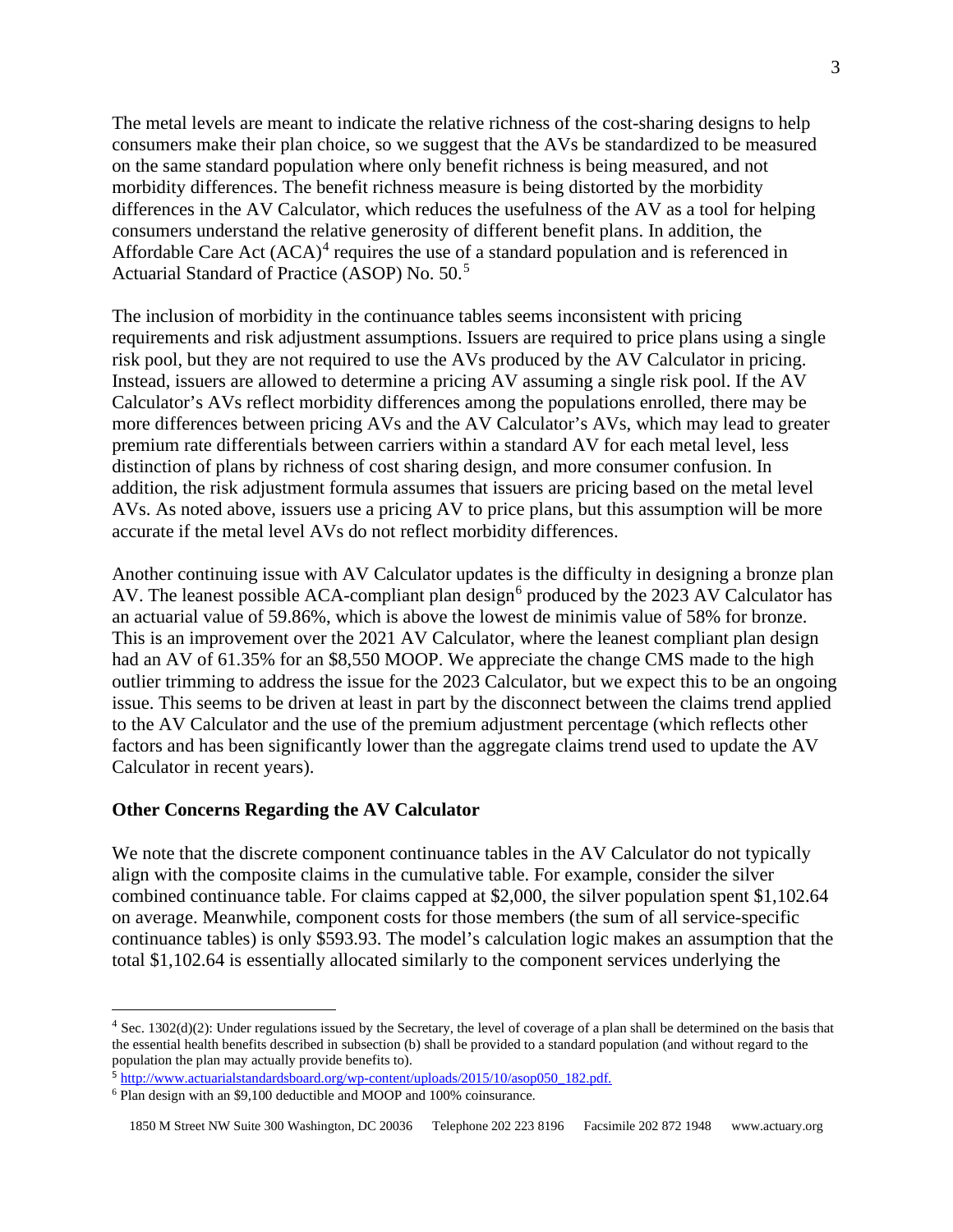\$593.93. However, differences in service mix at the various utilization levels may potentially drive actuarial value differences in the standard population relative to that implied by the model.

Along this line, we appreciate that CMS has corrected longstanding issues in basic continuance table construction whereby the "Avg. Cost per Enrollee (Max'd)" and "Avg. Cost per Enrollee (Bucket)" were inconsistent in various metal tiers, as well as issues wherein the "Avg. Cost per Enrollee (Max'd)" occasionally decreases as the cost threshold increased.

We also note that the AV Calculator, by default, accumulates copays paid prior to the deductible toward the deductible, which is not standard practice for many health plans. While this can in theory be addressed through post hoc adjustments to the actuarial values in accordance with regulations and ASOP No. 50, it may be appropriate for CMS to consider updates to the calculator to permit a more standard insurer practice wherein copays do not accumulate toward the deductible, or to permit the user to select between the two methodologies.

## **Minimum Value Calculator**

We recommend that CMS work with the Department of the Treasury to update the Minimum Value (MV) Calculator, which has never been updated since first launched, to reflect more current, large group data and to incorporate appropriate model changes that have been made to the AV Calculator. Going forward, we further recommend the MV Calculator be updated regularly and in a manner consistent with improvements that are made to the AV Calculator, including MOOP limits, fixes to underlying logic, and trend. As the current MV Calculator reflects 2014 plan year experience and plan limits, the calculator cannot accommodate many compliant plan designs, and results are increasingly unlikely to provide an accurate representation of the generosity of plan designs in 2023 and beyond. Assuming a 5% cost trend from 2014 through 2023, total cost levels for 2023 plans would be over 55% higher than suggested by the current MV Calculator. This increased level of costs means the current MV Calculator most likely underestimates the generosity of a given plan design when that plan design can even be entered into the calculator. Given the differences in the underlying population used for the MV Calculator and for the AV Calculator, it is not appropriate to use the AV Calculator to demonstrate compliance with the MV requirement. Of concern to us is that actuaries working with large employers could increasingly be left without uniform usable federal guidance as to how to assess whether a given plan design complies with the minimum value requirement.

\*\*\*\*\*